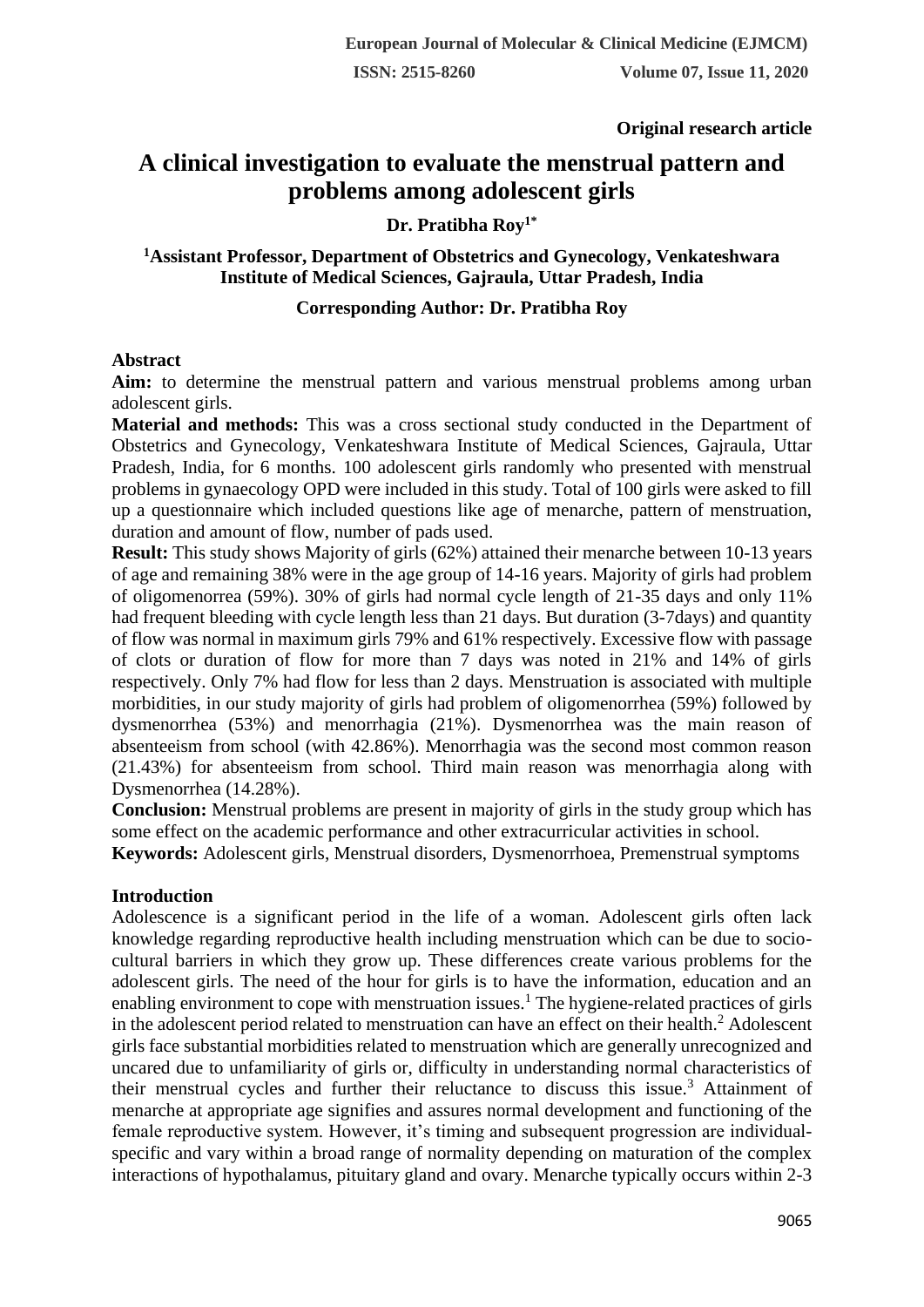**ISSN: 2515-8260 Volume 07, Issue 11, 2020**

years after thelarche at Tanner stage IV breast development usually between 12 and 13 years.<sup>3,4</sup> Among Indian females the mean age at menarche is 13.76 years with a secular decline of nearly one month per decade.<sup>5</sup> Disturbances of menstrual bleeding manifest in a wide range of presentations and abnormal uterine bleeding (AUB) is the overarching term used to describe any departure from normal menstruation or from a normal menstrual cycle pattern. The key characteristics are regularity, frequency, heaviness of flow, and duration of flow, but each of these may exhibit considerable variability.<sup>6</sup> As evident from previous literature, usually after third year of menarche the interval between bleeding periods is in the range of 21-34 days, with a flow lasting from 3 to 7 days and a mean menstrual blood loss of 35 ml (range 5-80 ml).<sup>3-8</sup> Significant variations may be somewhat physiologic first few years after menarche or, may be attributable to significant underlying medical issues like polycystic ovary syndrome, thyroid problems, mental stress, hypothalamic dysfunction, primary pituitary disease, primary ovarian insufficiency, coagulopathies, uterine lesions and rarely malignancy.<sup>3</sup> And therefore it is important to have an understanding of the menstrual pattern and its characteristics among adolescent girls. Hence the present investigation was conducted to study the pattern and features of menstruation among adolescent girls.

#### **Material and methods**

This was a cross sectional study conducted in the Department of Obstetrics and Gynecology, Venkateshwara Institute of Medical Sciences, Gajraula, Uttar Pradesh, India, for 6 months, after taking the approval of the protocol review committee and institutional ethics committee.

#### **Methodology**

After taking informed consent detailed history was taken from the patient or relatives. 100 adolescent girls randomly who presented with menstrual problems in gynaecology OPD were included in this study. Total of 100 girls were asked to fill up a questionnaire which included questions like age of menarche, pattern of menstruation, duration and amount of flow, number of pads used. Data collected, compiled and analyzed.

#### **Result**

This study shows Majority of girls (62%) attained their menarche between 10-13 years of age and remaining 38% were in the age group of 14-16 years (Table 1). Majority of girls had problem of oligomenorrea (59%). 30% of girls had normal cycle length of 21-35 days and only 11% had frequent bleeding with cycle length less than 21days. But duration (3-7 days) and quantity of flow was normal in maximum girls 79% and 61% respectively. Excessive flow with passage of clots or duration of flow for more than 7 days was noted in 21% and 14% of girls respectively. Only 7% had flow for less than 2 days (Table 2).

Menstruation is associated with multiple morbidities, in our study majority of girls had problem of oligomenorrhea (59%) followed by dysmenorrhea (53%) and menorrhagia (21%). Dysmenorrhea was the main reason of absenteeism from school (with 42.86%). Menorrhagia was second most common reason (21.43%) for absenteeism from school. Third main reason was menorrhagia along with Dysmenorrhea (14.28%).

| Age at menarche | <b>Number of patients</b> | <b>Percentage</b> |
|-----------------|---------------------------|-------------------|
| $10-13$         | 62                        | 62                |
| $14 - 16$       | 38                        | 38                |
| $17-19$         |                           |                   |

**Table 1: Distribution of girls according to age at menarche**

#### **Table 2: Pattern of menstrual cycle**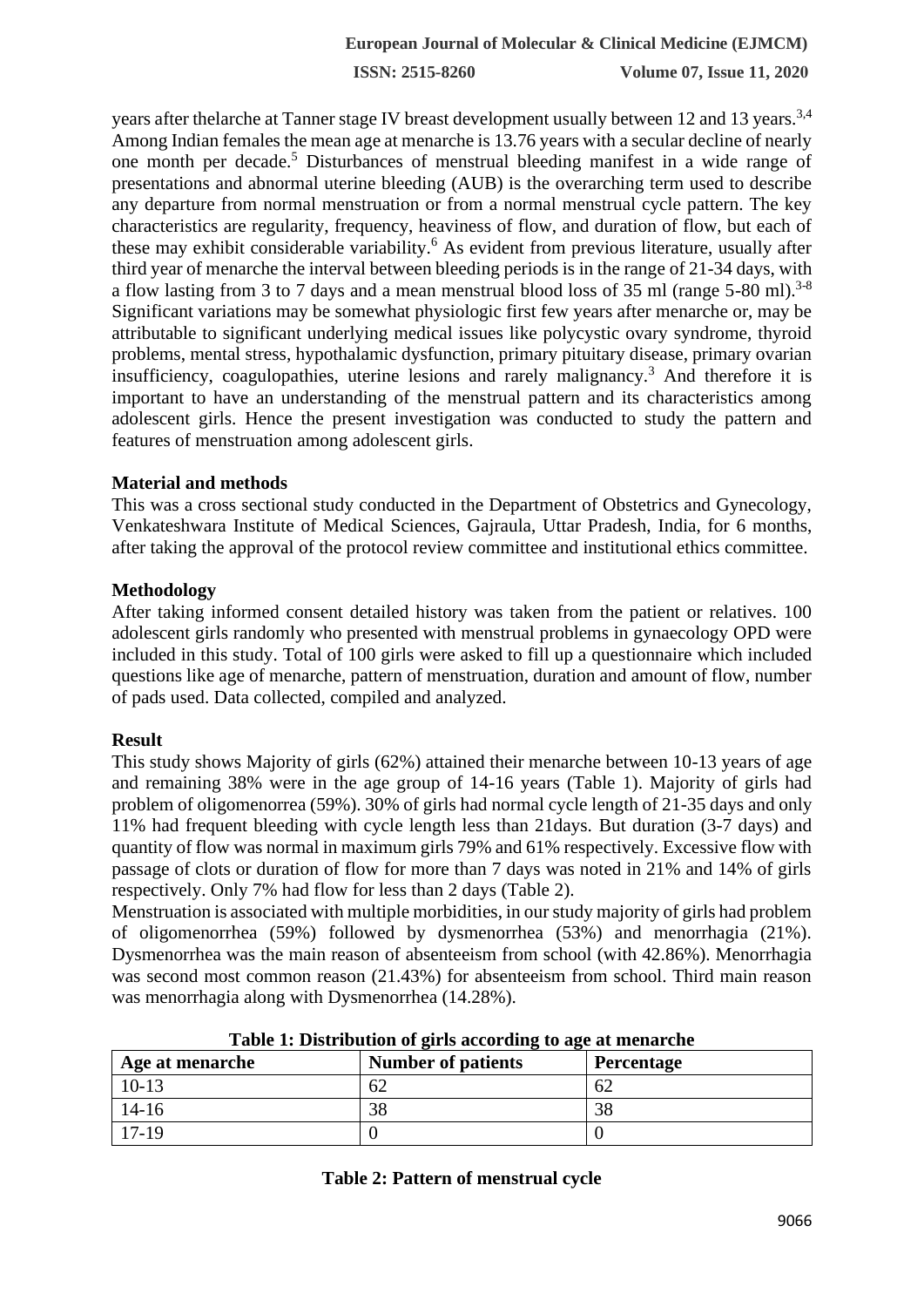#### **European Journal of Molecular & Clinical Medicine (EJMCM)**

**ISSN: 2515-8260 Volume 07, Issue 11, 2020**

| Duration of blood flow (days) | <b>Number of patients</b> | Percentage |
|-------------------------------|---------------------------|------------|
| $\leq$ 2                      |                           | 7          |
| $3 - 7$                       | 79                        | 79         |
| >7                            | 14                        | 14         |
| Length of cycle (days)        |                           |            |
| $<$ 21                        | 11                        | 11         |
| $21 - 35$                     | 30                        | 30         |
| $>35$                         | 59                        | 59         |
| <b>Quantity of blood flow</b> |                           |            |
| Normal                        | 61                        | 61         |
| Excessive                     | 21                        | 21         |
| Scanty                        | 18                        | 18         |

| Table 3: Common menstrual problems |                           |            |  |  |  |  |
|------------------------------------|---------------------------|------------|--|--|--|--|
| <b>Menstrual problems</b>          | <b>Number of patients</b> | Percentage |  |  |  |  |
| Oligomenorrhea                     | 59                        | 59         |  |  |  |  |
| Dysmenorrhea                       | 53                        | 53         |  |  |  |  |
| Menorrhagia                        | 21                        | 2.         |  |  |  |  |
| Premenstrual symptoms              |                           |            |  |  |  |  |
| Leucorrhea                         |                           |            |  |  |  |  |

### **Table 3: Common menstrual problems**

| Table 4: Reasons for absenteeism from school related to menstrual problem (N-28) |  |  |  |  |  |  |  |  |  |  |  |  |  |  |
|----------------------------------------------------------------------------------|--|--|--|--|--|--|--|--|--|--|--|--|--|--|
|----------------------------------------------------------------------------------|--|--|--|--|--|--|--|--|--|--|--|--|--|--|

| <b>Menstrual Problem</b>   | <b>Numbers</b> | Percentage $(\% )$ |
|----------------------------|----------------|--------------------|
| Dysmenorrhea               | 12             | 42.86              |
| Menorrhagia                | h              | 21.43              |
| Menorrhagia + dysmenorrhea | 4              | 14.28              |
| Premenstrual syndrome      | 4              | 14.28              |
| Fear of leakage            |                | 7.14               |

#### **Discussion**

In our study the Majority of girls (62%) attained their menarche between 10-13 years of age and remaining 38% were in the age group of 14-16 years and the mean age was 12.91 years which collaborates with study conducted by S Rokade<sup>9</sup>, who reported mean age of menarche as  $12.60\pm1.05$ years in Maharashtrian girls, Varuna Pathak<sup>10</sup> reported age of menarche as 13 years. It is also collaborates with various studies conducted in developed countries like studies report the mean age of menarche as 13.28 years in Turkey<sup>11</sup>, 13 years in Russia<sup>12</sup>, 12.3 years in Thailand<sup>13</sup>, 12.5 years in Japan<sup>14</sup>, 13.2 years in Egypt.<sup>15</sup> Our study shows 59% of girls had prolong cycles of more than 35 days with irregular cycles. However studies conducted in Guntur, Andhra Pradesh<sup>16</sup> and Meerut, Utter Pradesh<sup>17</sup> observed 66.54% and 66.9% girls with regular menstruation cycles, and in study conducted by M. Kulkarni 11.16% girls with irregular cycles. This difference may be due to nutritional factors and general health of study subjects. Menstruation is associated with multiple morbidities, in our study majority of girls had problem of oligomenorrhea (59%) followed by dysmenorrhea (53%) and menorrhagia (21%) of the population where as various studies showed dysmenorrhea as a commonest menstrual problem<sup>10,18,19</sup>, and oligomenorrhoea was observed in 16.08% girls by Mohite RV<sup>19</sup> and 3.2% by Varuna Pathak.<sup>10</sup> In our study Dysmenorrhea was the main reason of absenteeism from school (with 42.86%). Menorrhagia was second most common reason (21.43%) for absenteeism from school. Third main reason was menorrhagia along with Dysmenorrhea (14.28%), whereas various studies showed premenstrual symptoms ranged from 41.5% to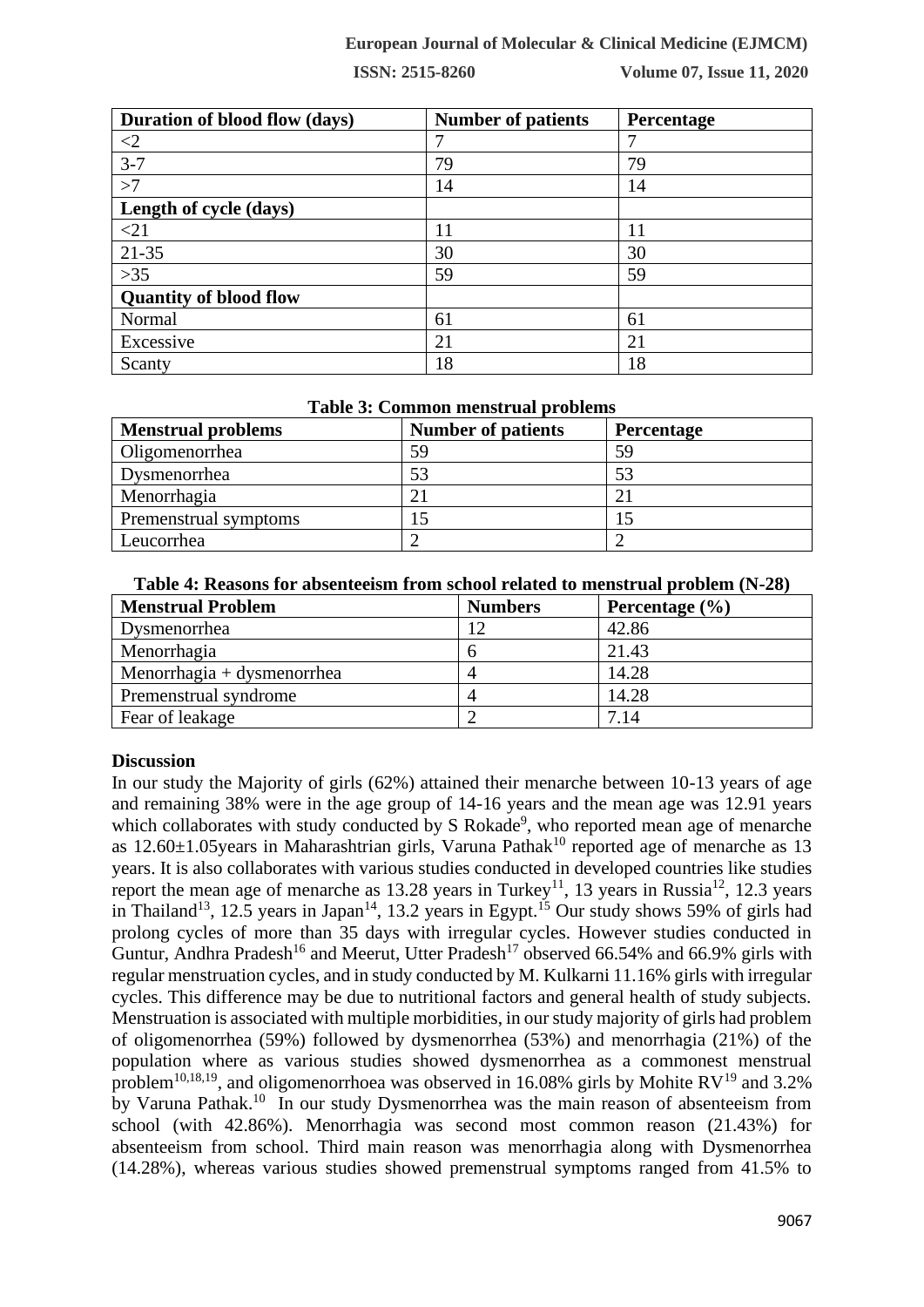**ISSN: 2515-8260 Volume 07, Issue 11, 2020**

75.4%. Menorrhagia was seen in 17.82% population by Mohite RV, 16.07% by M Kulkarni which is comparable with our study.<sup>18,19</sup> Our study shows oligomenorrhea is the most common menstrual problem and second one is dysmenorrhea. As peri pubertal phase is phase of hormonal imbalance, further investigations and evaluations are needed for the reason of oligomenorrhea and menorrhagia. Our study also reveals that the dysmenorrhea is the most common reason of absentees from school/college, similar findings were found in the studies conducted in North India South India and Mumbai.<sup>20-22</sup> Level of education, awareness, cultural taboos and practices affects the percentage of girls presenting with their menstrual complaints to healthcare facility. Other factors like nutrition, anemia, personal hygiene, geographic conditions, socio-economic factors also influence menstrual problems. Through our study we gained knowledge on various menstrual problems and their contribution in physical as well as psychological disturbance among adolescent girls.

## **Conclusion**

Menstrual problems are present in majority of girls in the study group which has some effect on the academic performance and other extracurricular activities in school.

### **References**

- 1. Thakre SB, Thakre SS, Reddy M, Rathi N, Pathak K, Ughade S. Menstrual Hygiene: Knowledge and Practice among Adolescent School Girls of Saoner, Nagpur District Journal of Clinical and Diagnostic Research. 2011;5(5):1027-33.
- 2. Dasgupta A, Sarkar M. Menstrual Hygiene. Indian Journal of Community Medicine. 2008;33(2):77-80.
- 3. Menstruation in girls and adolescents: using the menstrual cycle as a vital sign. Committee Opinion No. 651. American College of Obstetricians and Gynecologists. Obstet Gynecol 2015; 126:e143-6.
- 4. Padubidri VG, Daftary SN. Chapter 4: Puberty, paediatric and adolescent gynaecology. Shaw's textbook of Gynaecology.16th ed. New Delhi: RELX India Private Limited; 2016:51-63.
- 5. Pathak PK, Tripathi N, Subramanian SV. Secular trends in menarcheal age in Indiaevidence from the Indian human development survey. PLoS ONE. 2014;9(11):1-13.
- 6. Fraser IS, Critchley HD, Broder M, Munro MG. The FIGO Recommendations on Terminologies and Definitions for Normal and Abnormal Uterine Bleeding. Seminars in Reproductive Medicine. 2011; 29(5):383-90.
- 7. Rigon F, De Sanctis V, Bernasconi S, Bianchin L, Bona G, Bozzola M, et al. Menstrual pattern and menstrual disorders among adolescents: an update of the Italian data. Italian J Pediatr. 2012;38(1):38.
- 8. Van Hooff MH, Voorhorst FJ, Kaptein MB, Hirasing RA, Koppenaal C, Schoemaker J. Relationship of the menstrual cycle pattern in 14-17 year old adolescents with gynaecological age, body mass index and historical parameters. Human Reproduction (Oxford, England). 1998;13(8):2252-60.
- 9. Rokade S, Mane A. A Study Of Age At Menarche, The Secular Trend And Factors Associated With It. The Internet Journal of Biological Anthropologym, 2008, 3(2).
- 10. Varuna Pathak, Madhuri Chandra, Mamta Paraste. Study of Menstrual Patterns among School Going Adolescent Girls of Urban India. Journal of Evolution of Medical and Dental Sciences. 2015; 4(70):12174-12178, DOI: 10.14260/jemds/2015/175,
- 11. Vicdan K, Kükner S, Dabakolu T, Ergin T, Keleº G, Gokmen O. Demographic and epidemiologic features of female adolescents in Turkey. J Adolesc Health. 1996; 18:54- 8.